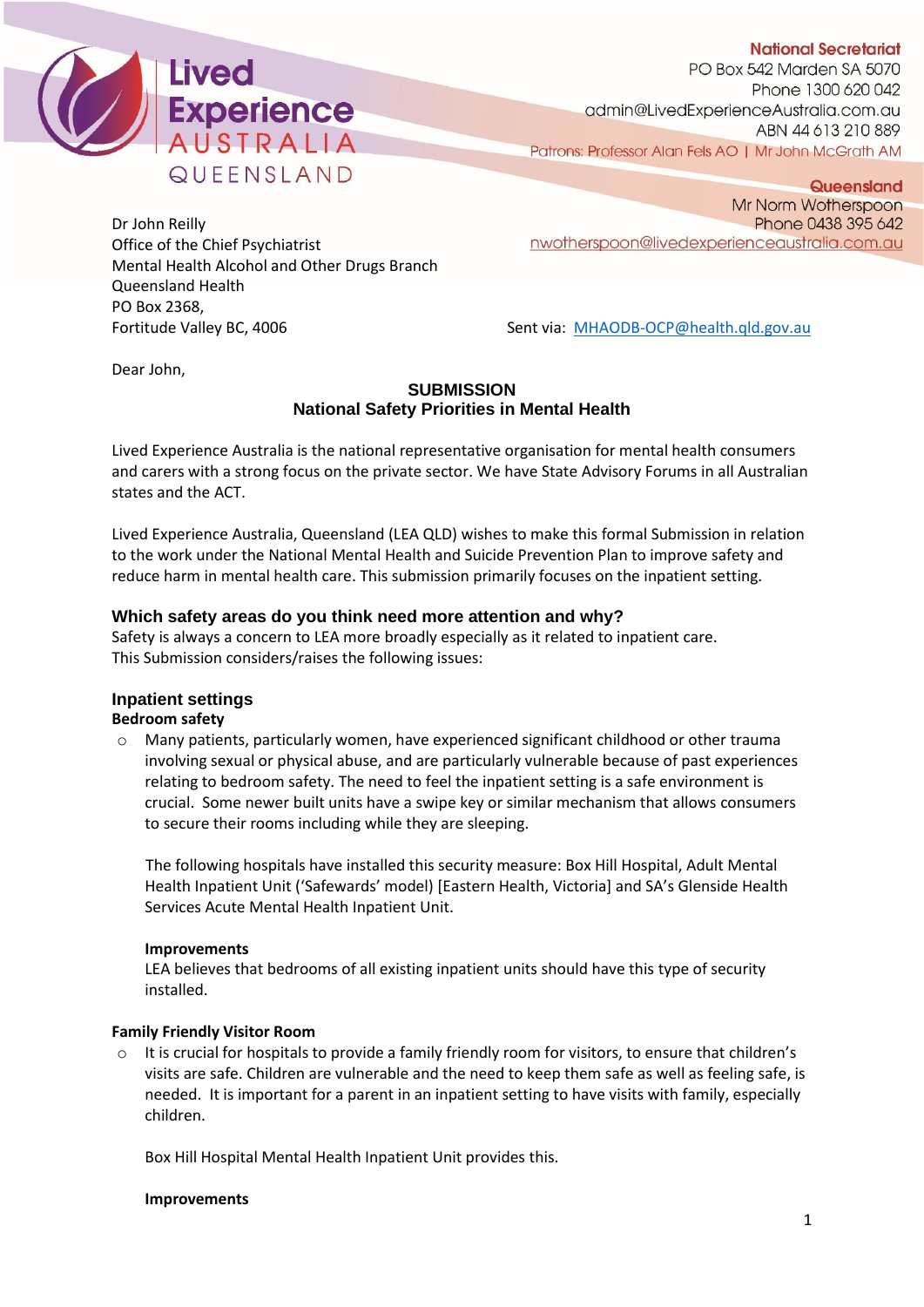LEA believes all inpatient facilities should have a family friendly visitor room to accommodate visits by children.

## **Separation of male and female patient rooms**

 $\circ$  To facilitate the feeling of safety within an inpatient setting, the separation of male and female bedrooms would be advantageous.

# **Example**

Box Hill Hospital Mental Health Inpatient Unit.

## **Improvements**

LEA understands that this can be difficult but would like to see policies and practices reflect that this is actioned wherever possible.

# **Information Boards**

o Information Boards with patient information are often seen within public areas. This relates to the first name of the patient, the primary staff member on the shift and the room number. Males can then identify and know which room a female is in etc. Some people are sexually disinhibited during an inpatient stay because of their mental illness and this information must not be in a public area.

## **Improvements**

LEA believes this a real risk to the safety of vulnerable consumers who are patients. We understand the need for staff and consumers to know which staff member has been allocated to them, but these boards must be in the nurses' station away from public sight.

To alleviate the need for the boards, staff must introduce themselves at the start of each shift, so the consumers know who to approach with any needs they have.

## **Consumers with suicidality or who have made a suicide attempt**

 $\circ$  It is crucial that consumers vulnerable to self-harm or recovering from self-harm must be placed in a room opposite the nurses' station so that frequent sight and surveillance of the consumer can be undertaken.

## **Improvements**

LEA understands that this is not always practical on admission, but relocation must be made as soon as possible to ensure the safety of the consumer. An increase in sighting the consumer must be undertaken at least until timely relocation of rooms. A policy to guide this must be developed and introduced.

## **Other matters**

LEA wishes also to raise this matter of suicidal ideation and self-harm.

We are noting an increase focus on harm minimisation within inpatient facilities. We are seeing a number of processes being flagged or implemented to things such as:

# o **Ligature points**

We are concerned that patient privacy is being compromised by a focus on:

- o No doors to the bathroom
- o No doors to the bedrooms
- o Curtains used for bedroom doors rather than wooden doors
- o Bedroom doors being secured via 'swing' or 'café like' doors
- o Bedroom doors being secured via magnetic hinges which see the doors fall off when opened